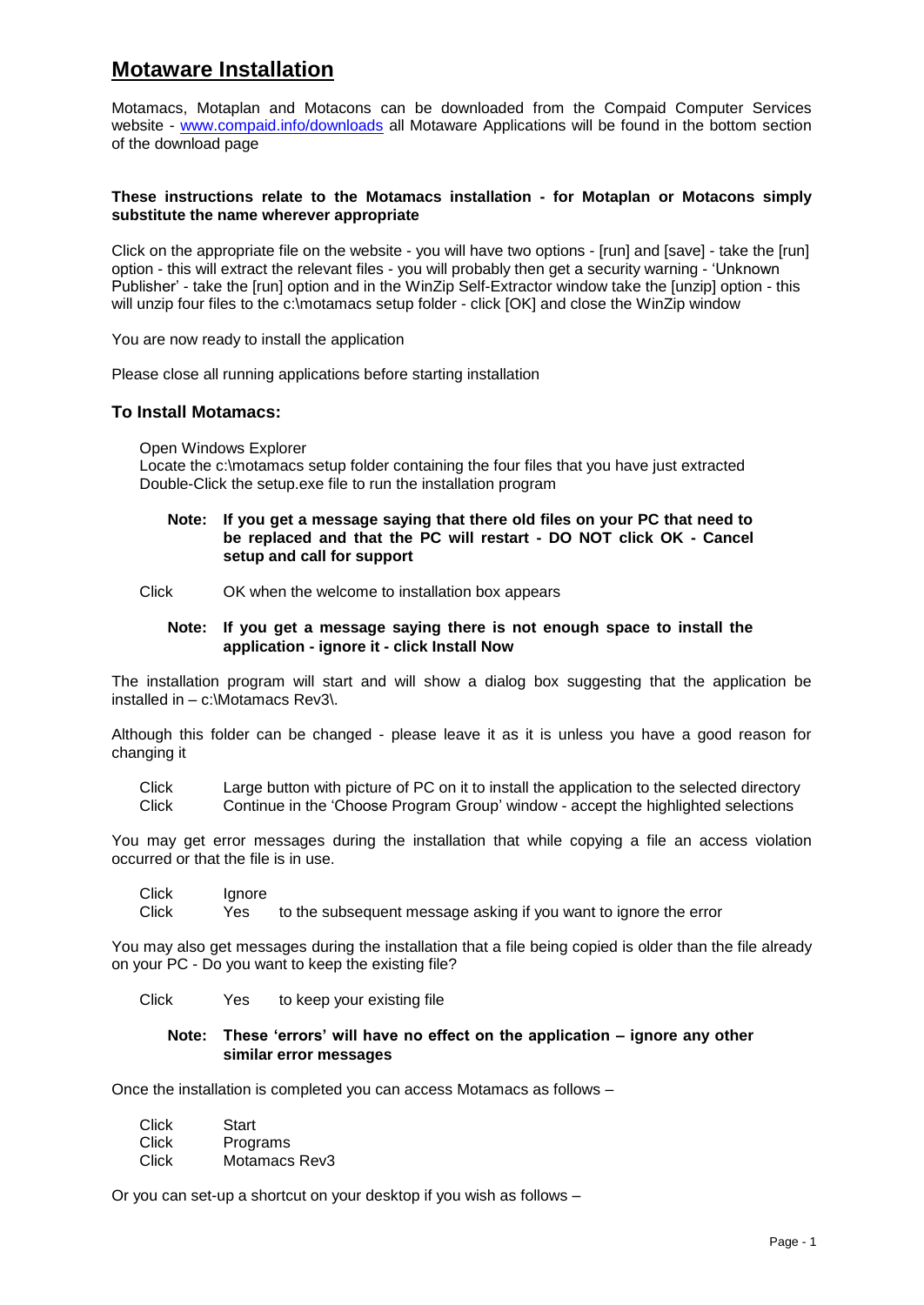In Windows Explorer:

Locate the Motamacs Rev3 folder Right Mouse Click on the motamacsrev3.exe file Click Send to<br>Click Desktor Desktop (create shortcut)

# **Setting Up Motamacs**

Open Motamacs

At the login - leave the UserID as it is (sup) Enter the system password - please phone support for these Click OK

In the Company Access window:

Click New Company and follow the prompts

You will be informed that the new company has been created and asked if you want to create your user ID - Click - Yes

The following window will be displayed:

| Motamacs User Security                               |                |                              |                         |                                                        |        |
|------------------------------------------------------|----------------|------------------------------|-------------------------|--------------------------------------------------------|--------|
| User Name                                            | David Lees     |                              | New User<br>Delete User |                                                        |        |
| User ID<br>User Password                             | tdi99<br>12345 |                              |                         |                                                        |        |
| User Access Level                                    | Supervisor     | $\overline{\phantom{a}}$     |                         |                                                        |        |
| Company Access                                       |                |                              |                         |                                                        |        |
| Allow Access to:<br>New Test Company                 |                | Access Level:<br>Full Access |                         | Available Companies:<br>New Test Company<br>TDL Motors |        |
|                                                      |                |                              | << Add<br>Remove >>     |                                                        |        |
| Click on company name to show or change access level |                |                              |                         |                                                        |        |
|                                                      |                |                              |                         | Save                                                   | Cancel |

| Click | [new user] and enter your name |
|-------|--------------------------------|
| Click | OK                             |

Enter a 'user ID' - this may be anything appropriate - e.g. your Kerridge user ID

Enter a 'user password' - this can be alpha/numeric - there is no requirement to change this on a regular basis

Set the 'user access level' to supervisor

Click on the company name in the 'available companies:' list (right box) to highlight it then click Add to put it into the 'allow access to:' list

Click on the company name in the 'allow access to:' list (left box) to highlight it then select 'Full Access' from the 'Access Level' drop-down

When complete - click Save